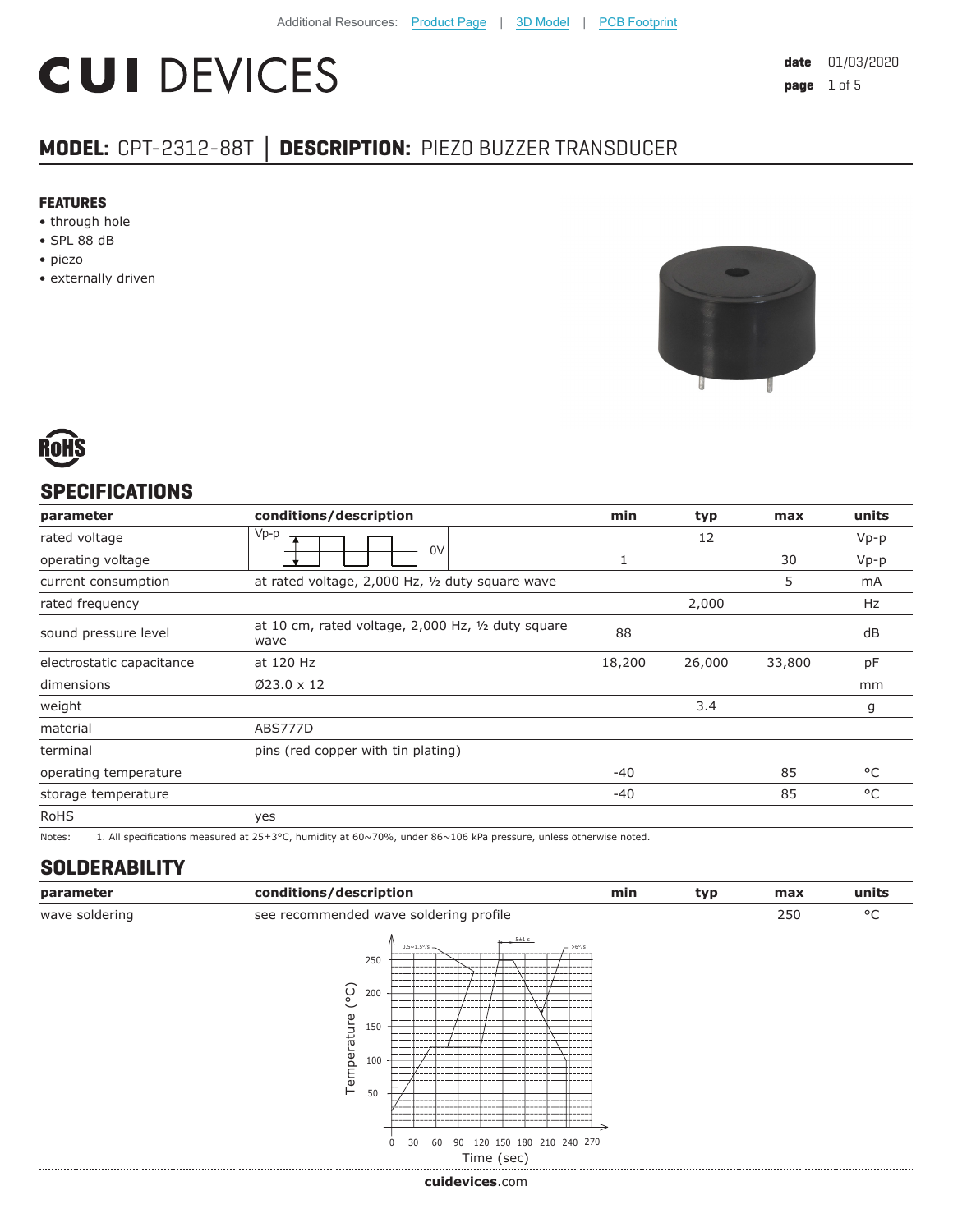#### **MECHANICAL DRAWING**

units: mm tolerance: ±0.5 mm





Recommended PCB Layout Top View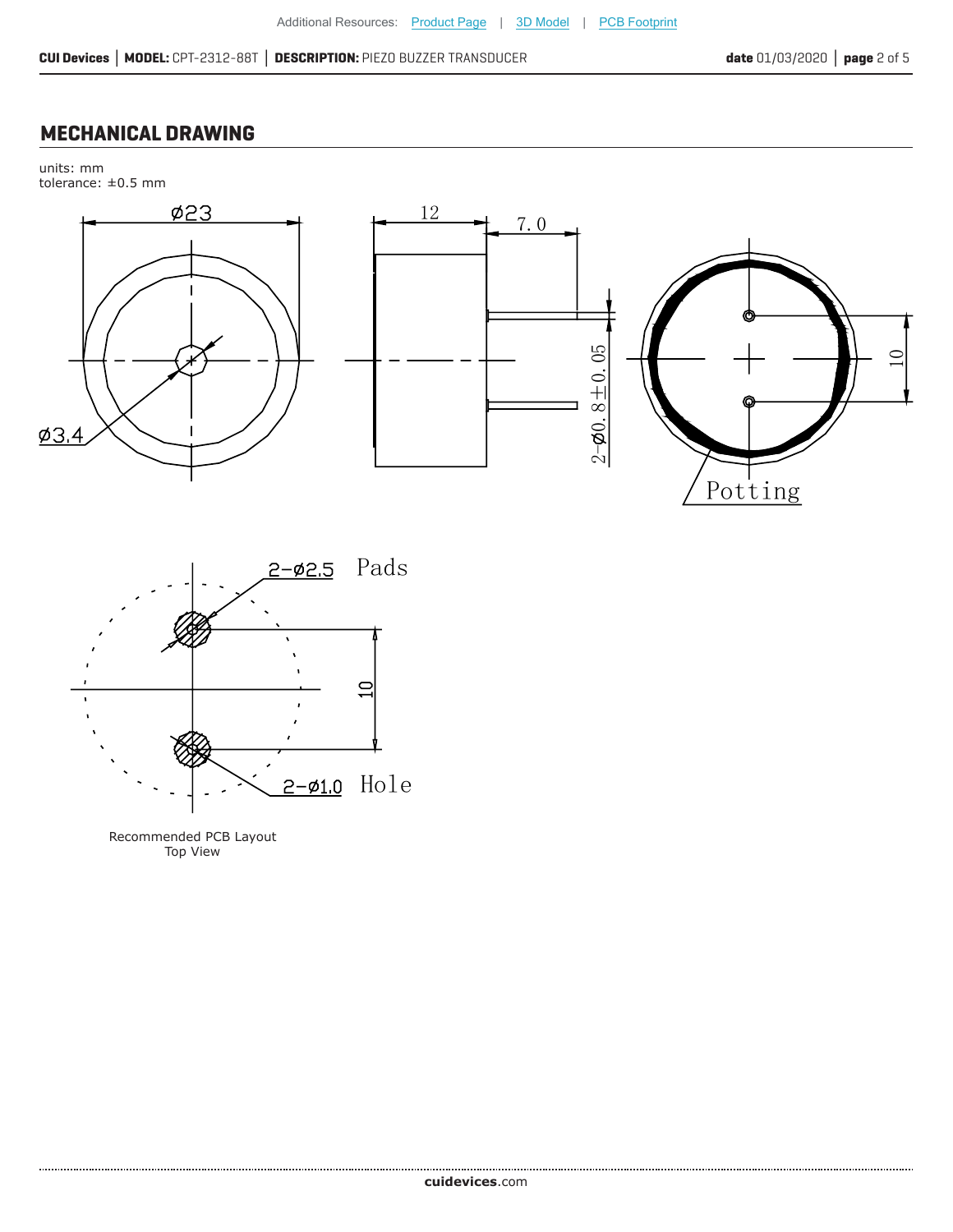## **FREQUENCY RESPONSE CURVE**



#### **APPLICATION CIRCUIT**

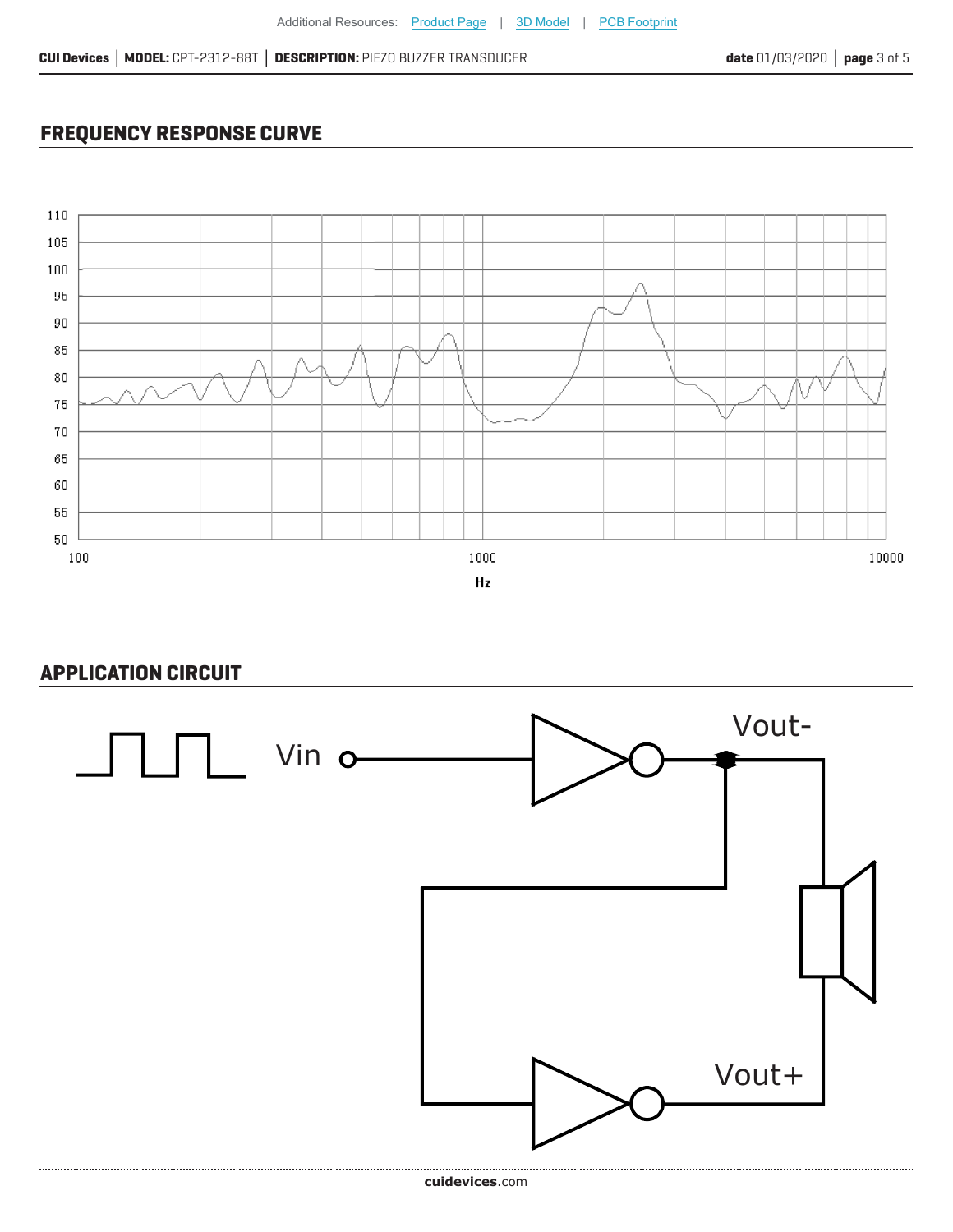#### **PACKAGING**



2X50X14+50X12=2000PCS